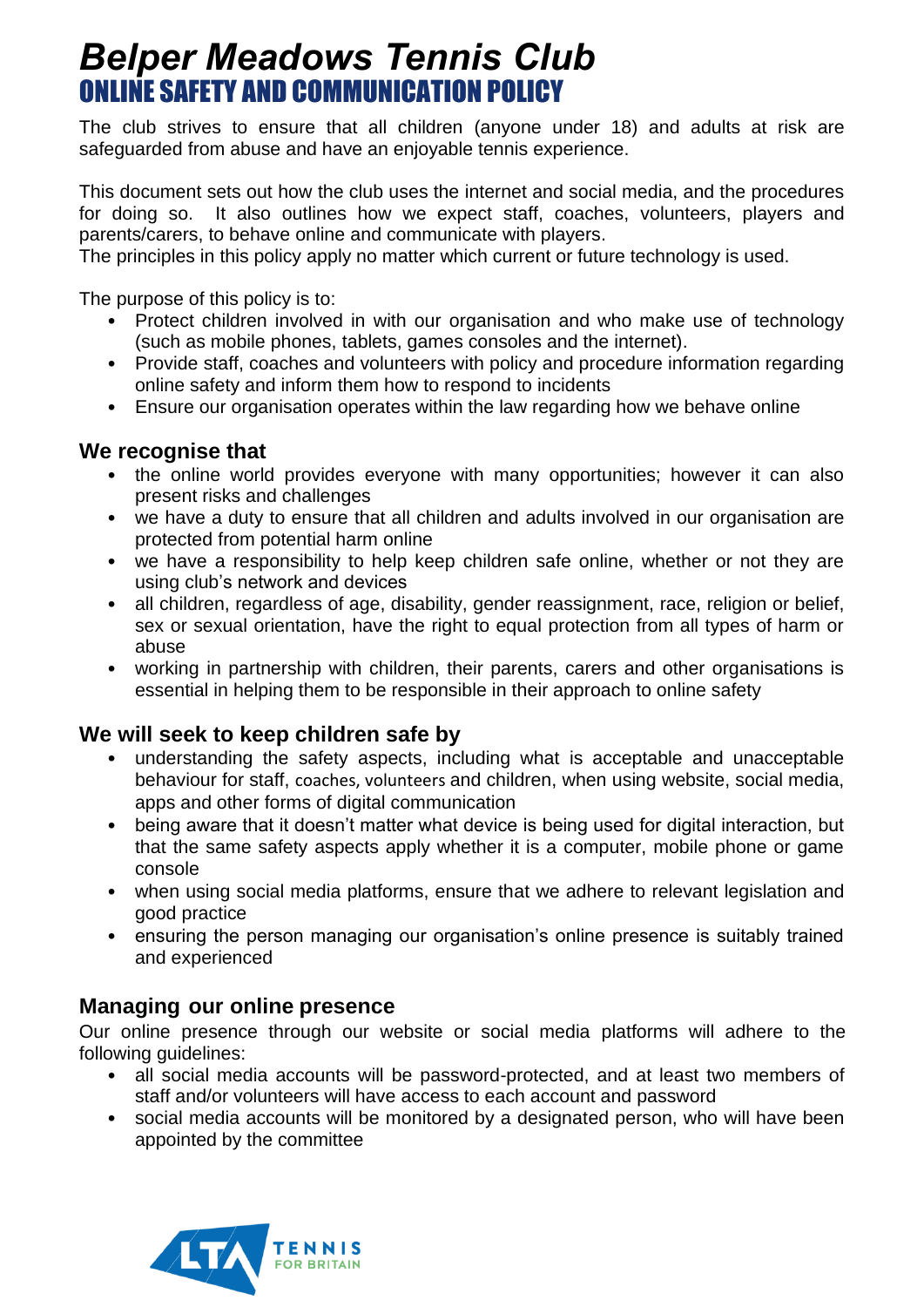- the designated person managing our online presence will seek advice from our Welfare Officer / County Safeguarding Officer and the LTA to advise on safeguarding requirements as required
- the designated person will remove any inappropriate posts, explaining why, and informing anyone who may be affected (as well as the parents of any children involved)
- account, page and event settings will be set to 'private' so that only those invited can see their content
- social media pages/groups (e.g. Facebook pages/groups) used to communicate with children must be an organization, community or sports group and not personal
- identifying details such as a child's home address, school details, telephone number or email will not be posted on social media platforms
- any posts or correspondence will be of a professional purpose
- we'll make sure children are aware of who manages our social media accounts and who to contact if they have any concerns about the running of the account
- parents will be asked to give their consent for us to communicate with their children through social media, or by any other means of communication
- parents will need to give consent for photographs or videos of their child to be posted on social media
- all of our accounts and email addresses will be appropriate, fit for purpose and only used for club/county specific activities

## **What we expect of staff, coaches and volunteers**

- they should be aware of this policy and behave in accordance with it
- they should seek the advice from our Welfare Officer / County Safeguarding Officer and the LTA if they have any concerns about the use of the internet or social media
- any messages they wish to send out to children must be sent through the designated person responsible for the organisation's online presence
- they must not 'friend' or 'follow' children from personal accounts on social media
- they must make sure any content posted is accurate and appropriate
- they must not communicate with children via personal accounts or private messages
- they must communicate with parents through email or in writing, or use an organisational account, profile or website rather than via personal social media accounts
- they must copy in parents or at least one other member of staff, coach or volunteer should to any communications sent to children
- they must avoid communication with children beyond dedicated event or activity timings, unless it is necessary for professional purposes (i.e. emergencies, whilst on a trip, etc.) and contacting the parents is not possible
- they must sign off any communication in a professional manner, avoiding the use of emojis or symbols such as kisses ("X's")
- they must respond to any disclosure of abuse in line with the safeguarding policy
- they must not engage in sexting, or send pictures or messages that are abusive, obscene, inappropriate, indecent or menacing to anyone

## **What we expect of children**

- they should be aware of this policy
- they should follow the guidelines set out in our acceptable use statement on all devices

## **What we expect of parents/carers**